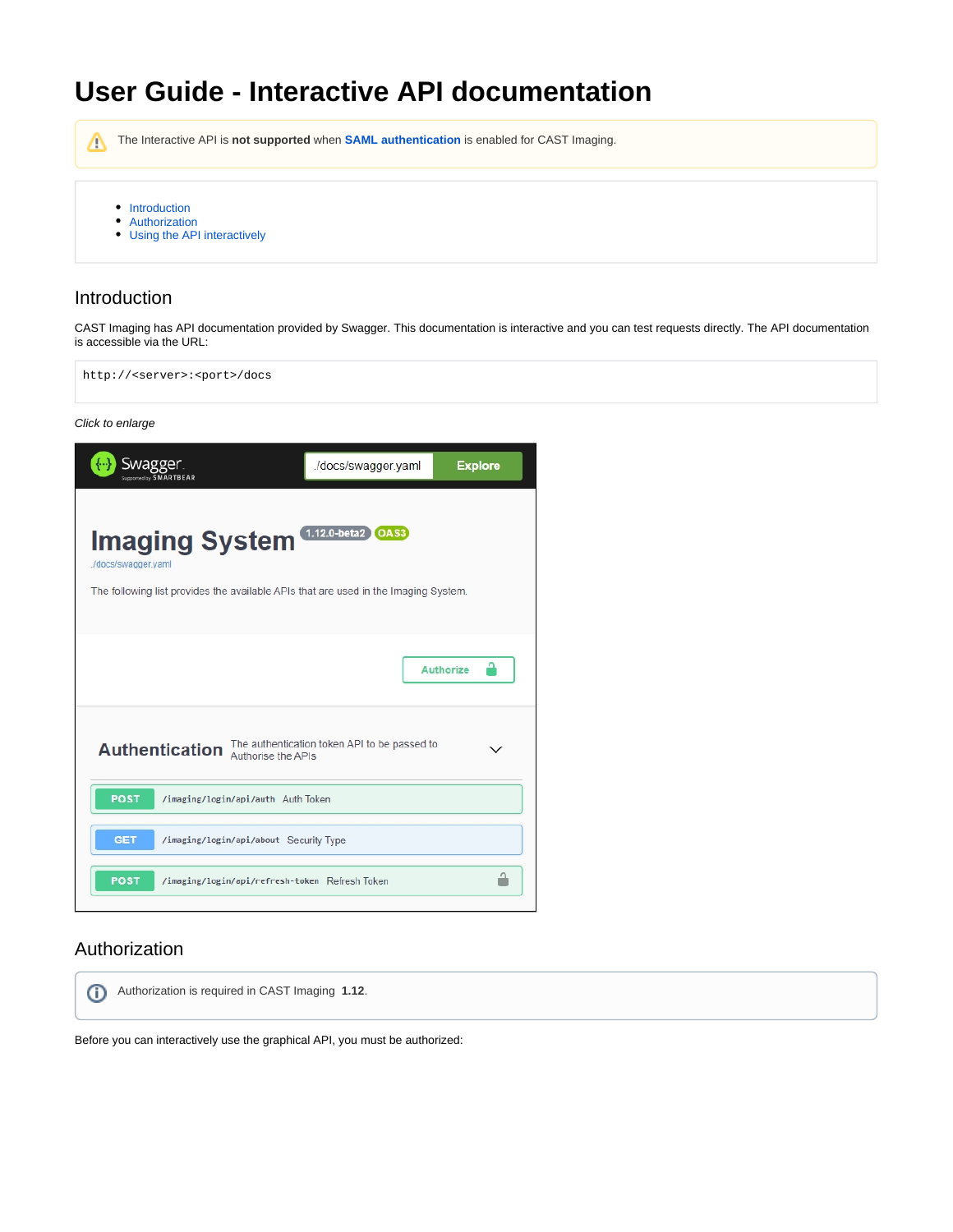

Authorization requires a user **API key**, which you can generate using the API. Use the **/imaging/login/api/auth** option:



#### Expand it by **clicking it**, and the choose **Try it out**:

Click to enlarge

 $\Gamma$ 

| Authentication The authentication token API to be passed to Authorise the APIs | ╰                                |
|--------------------------------------------------------------------------------|----------------------------------|
| <b>POST</b><br>/imaging/login/api/auth Auth Token                              |                                  |
| API to authenticate users                                                      |                                  |
| <b>Parameters</b>                                                              | Try it out                       |
| No parameters                                                                  |                                  |
| Request body required                                                          | application/json<br>$\checkmark$ |
|                                                                                |                                  |

Modify the credentials to match your own: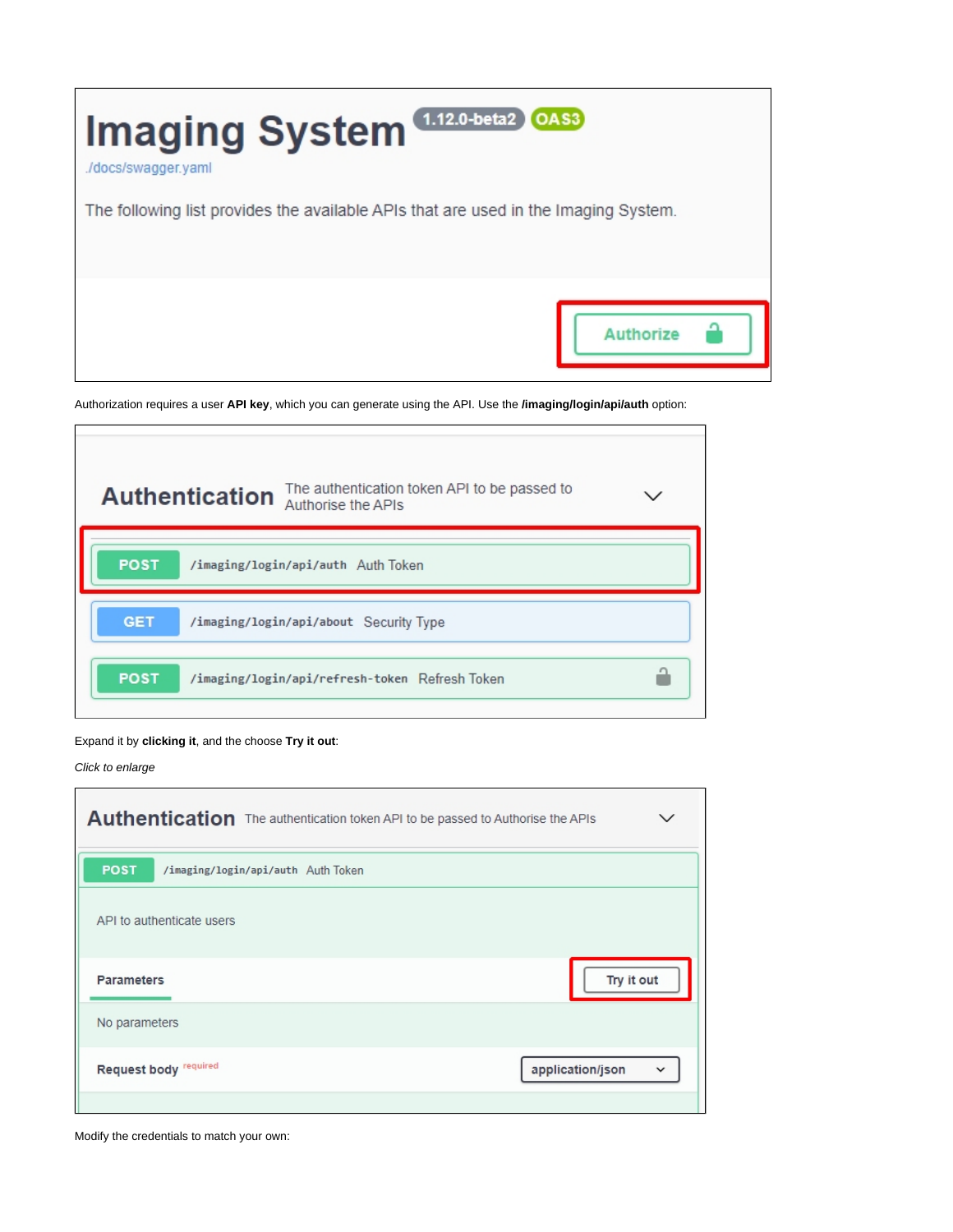Click to enlarge

 $\mathsf{r}$ 

| Authentication The authentication token API to be passed to Authorise the APIs |                                 |
|--------------------------------------------------------------------------------|---------------------------------|
| <b>POST</b><br>/imaging/login/api/auth Auth Token                              |                                 |
| API to authenticate users                                                      |                                 |
| <b>Parameters</b>                                                              | Cancel                          |
| No parameters                                                                  |                                 |
| Request body required                                                          | application/json<br>$\check{ }$ |
| Edit Value   Schema                                                            |                                 |
| "username": "my_login",<br>"password": "my_password"                           |                                 |

Then click **Execute** to run the API: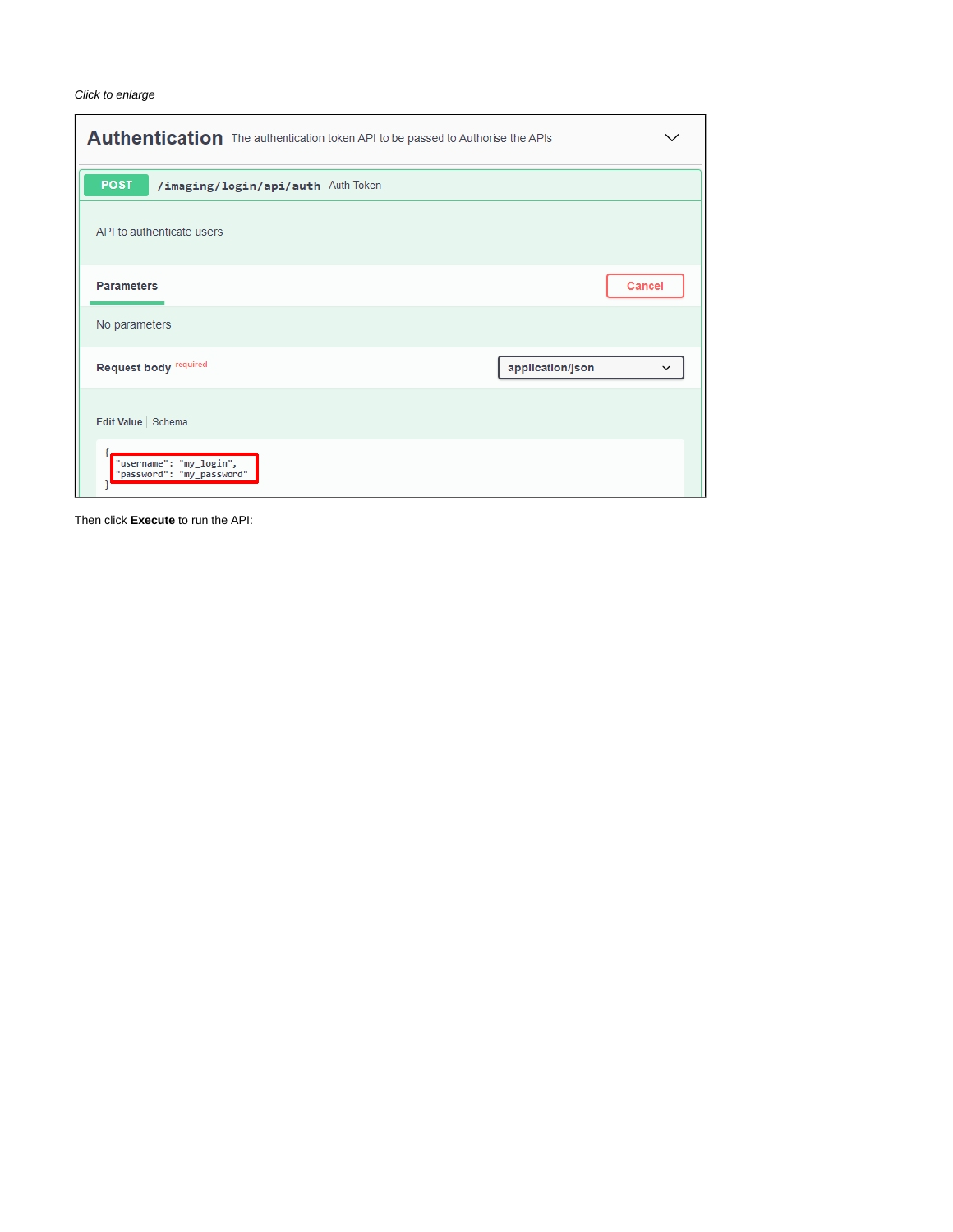| Authentication The authentication token API to be passed to Authorise the APIs                    |                                  |
|---------------------------------------------------------------------------------------------------|----------------------------------|
| <b>POST</b><br>/imaging/login/api/auth Auth Token                                                 |                                  |
| API to authenticate users                                                                         |                                  |
| <b>Parameters</b>                                                                                 | Cancel                           |
| No parameters                                                                                     |                                  |
| Request body required                                                                             | application/json<br>$\checkmark$ |
| Edit Value   Schema<br>₹<br>"username": "my_login",<br>"password": "my_password"<br>$\mathcal{F}$ |                                  |
| Cancel<br>Reset                                                                                   |                                  |
| <b>Execute</b>                                                                                    | Clear                            |

Scroll down to check the Reponse Headers and find the **authentication: bearer** item - this value is your API key: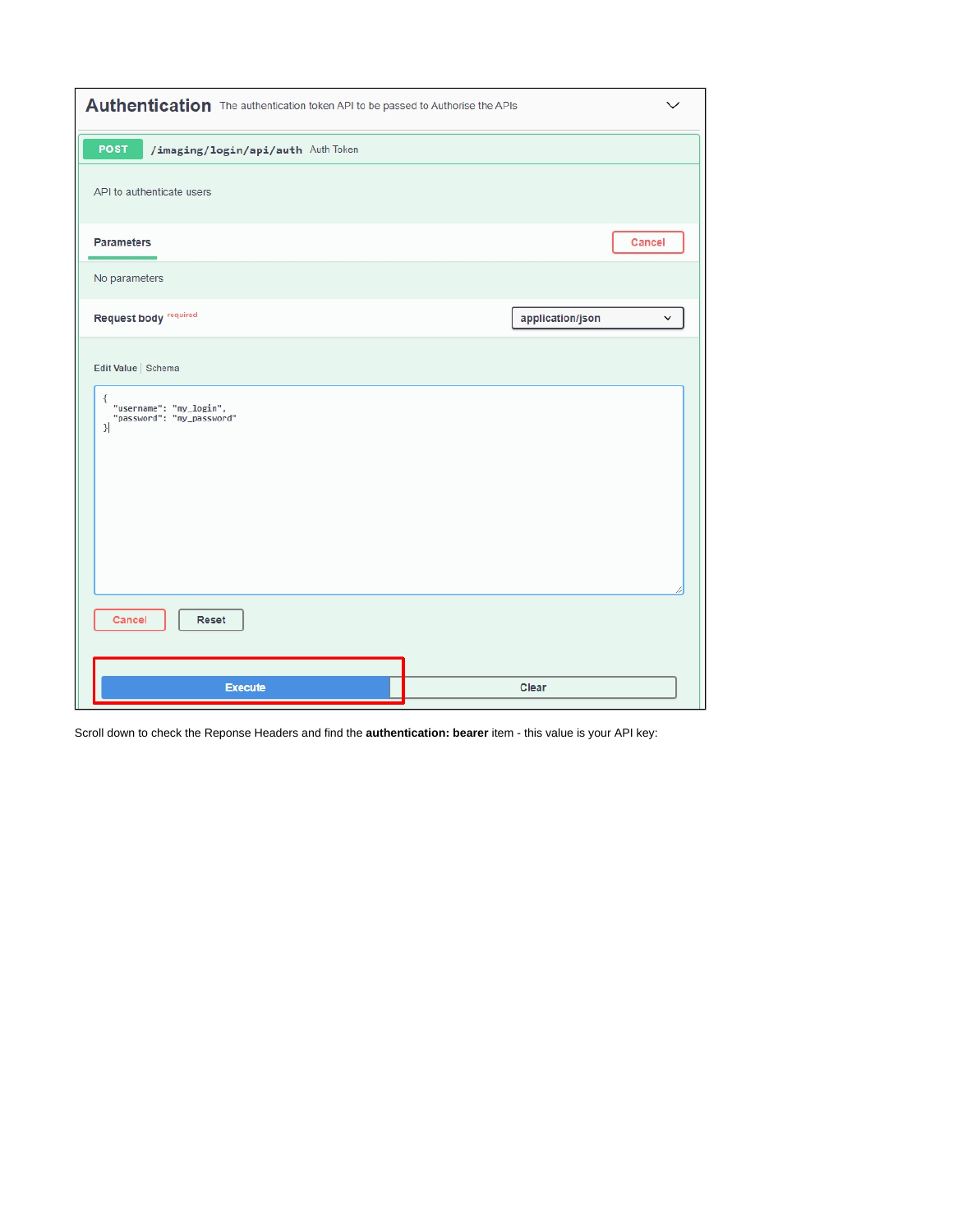|                         | <b>Execute</b>                                                                                                                                                                                                                                                       | Clear                                                                                                                                                                                                   |
|-------------------------|----------------------------------------------------------------------------------------------------------------------------------------------------------------------------------------------------------------------------------------------------------------------|---------------------------------------------------------------------------------------------------------------------------------------------------------------------------------------------------------|
| <b>Responses</b>        |                                                                                                                                                                                                                                                                      |                                                                                                                                                                                                         |
| Curl                    | "Content-Type: application/json" -d "{\"username\":\"admin\",\"password\":\"admin\"}"                                                                                                                                                                                | curl -X POST "http://jnk-imag-deploy/imaging/login/api/auth" -H "accept: application/json;charset=UTF-8" -H                                                                                             |
| <b>Request URL</b>      | http://jnk-imag-deploy/imaging/login/api/auth                                                                                                                                                                                                                        |                                                                                                                                                                                                         |
| Server response         |                                                                                                                                                                                                                                                                      |                                                                                                                                                                                                         |
| Code                    | <b>Details</b>                                                                                                                                                                                                                                                       |                                                                                                                                                                                                         |
| 200                     | <b>Response body</b><br>ł<br>"password": "",<br>"username": "admin",<br>"authorities": [],<br>"accountNonExpired": true,<br>"accountNonLocked": true,<br>"credentialsNonExpired": true,<br>"enabled": true<br>Y                                                      | <b>Download</b>                                                                                                                                                                                         |
| <b>Response headers</b> |                                                                                                                                                                                                                                                                      |                                                                                                                                                                                                         |
|                         | authentication: Bearer<br>cache-control: no-cache, no-store, max-age=0, must-revalidate<br>connection: keep-alive<br>content-encoding: gzip<br>content-type: application/json;charset=UTF-8<br>date: Tue, 14 Apr 2020 10:04:37 GMT<br>expires: 0<br>pragma: no-cache | eyJhbGciOiJIUzUxMiJ9.eyJzdWIiOiJhZG1pbiIsImF1dGhvcml0aWVzIjpbXSwiaWF0IjoxNTg2ODU4Njc3LCJ1eHAiOjE1ODY4Nz<br>Y2Nzd9.Ht9DaAp0WD03NyhuZu1gm3415ZmWa-HJB50F0wwR4g4Ui0euWwMshmvrmuovMm7oa4waomb9EF7sa8J5Q0_fg |

| <b>Available authorizations</b> | x |
|---------------------------------|---|
|                                 |   |
| APIKey (apiKey)                 |   |
| Name: Authentication            |   |
| In: header                      |   |
| Value:                          |   |
| eyJhbGciOiJIUzUxMiJ9.eyJzo      |   |
| <b>Authorize</b><br>Close       |   |

In CAST Imaging **2.5**, you can generate an API key using the UI - see **[Admin Center - API key generation and usage](https://doc.castsoftware.com/display/IMAGING/Admin+Center+-+API+key+generation+and+usage)**.

## <span id="page-4-0"></span>Using the API interactively

Show the request type you want to test:

Enter the API key using the **Authenticate** option: